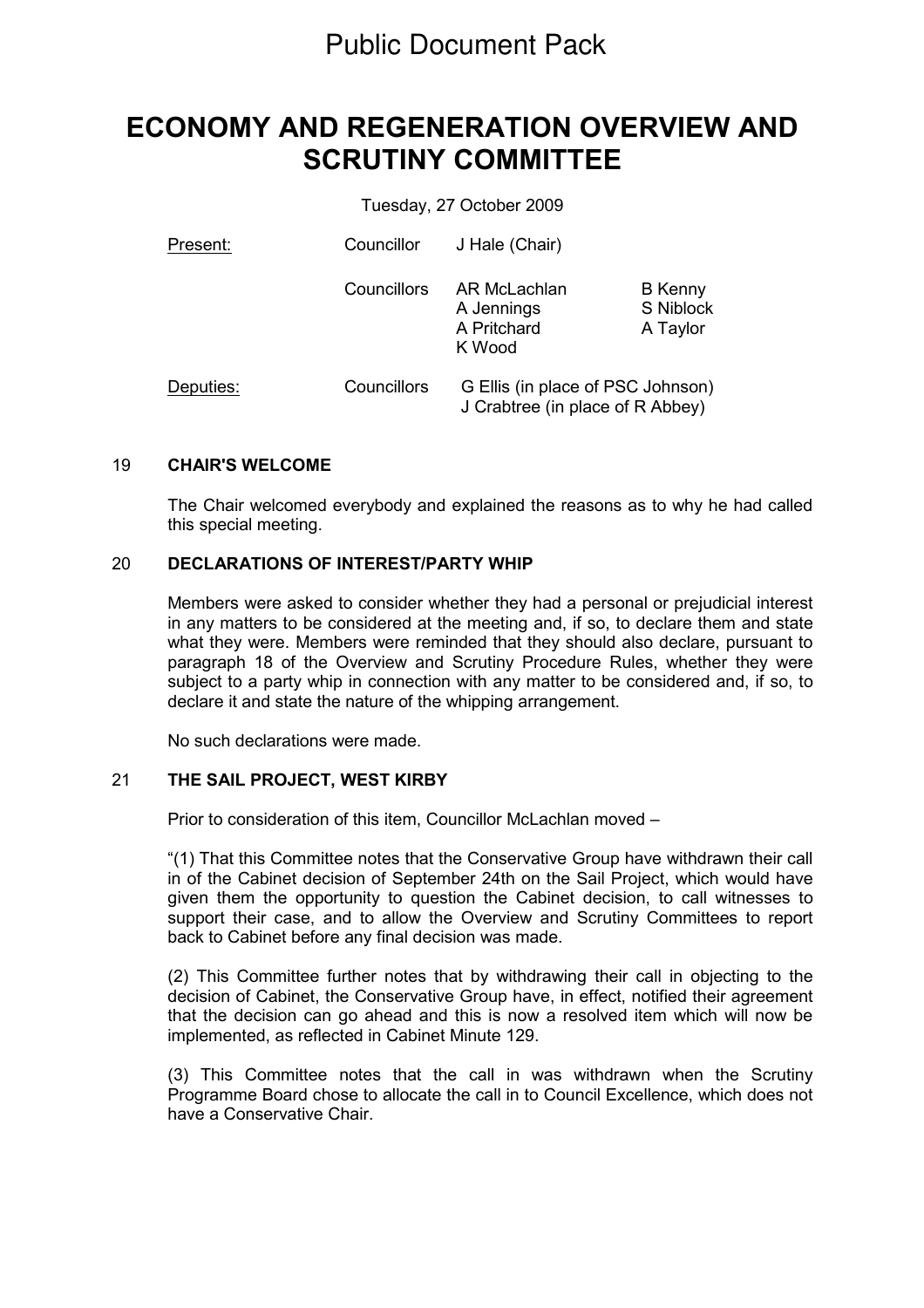(4) In view of the fact that the outcome of this meeting, or the statements of any witnesses, cannot now affect the decision taken by Cabinet, we believe that it would be unfair to those members of the public present to continue with this meeting as a meeting of an Overview and Scrutiny Committee in the belief that it has any power to affect the decisions taken.

(5) This Committee does not wish to take part in the politicisation of the Scrutiny Process, which is against the Council's constitution, and therefore moves that this meeting now be formally closed in order to allow the Conservative members of the committee time to debate this issue and talk to their constituents outside the formal processes of this Council."

Having been seconded by Councillor Taylor, the motion was then ruled out of order by the Chair. The Chair having taken advice from the Director of Law, HR and Asset Management that the meeting was properly constituted in accordance with Standing Order 26(1).

Councillor McLachlan then made a statement to the Committee as follows:

"I wish to make a statement on behalf of the Labour and Liberal Democrat members present, and I would like this statement to be formally minuted please.

I want to make it quite clear to the members of public present, to those who have been called as witnesses, and to any members of the press present, that this meeting is not a call in, although it seems to have been billed as such in the media.

The decision taken by Cabinet on September 24th to move to the stage of drafting a Development Agreement was initially called in by the Conservatives.

However, they later withdrew this call in when it was allocated by the Scrutiny Programme Board to be heard by the Council Excellence Overview and Scrutiny Committee, which does not have a Conservative Chair.

At that call in, they would have had the opportunity to call witnesses, scrutinise the decision and make a recommendation back to Cabinet which would have to be considered before the decision was implemented. By withdrawing the call in they lost this opportunity and the decision is now a resolved item, which means it will go ahead.

This meeting has none of the powers of a call in and if members of the public present believe it does, I can only apologise for the fact that they may have been brought here under false pretences.

We believe that the withdrawal of the call in, and the subsequent holding of this meeting under what we believe to be false pretences, is a clear politicisation of the Scrutiny system which runs counter to the Council's constitution and we wish to lodge a formal objection on this matter."

The Labour and Liberal Democrat Members then withdrew from the meeting.

The meeting remained quorate with 4 Conservative Members present.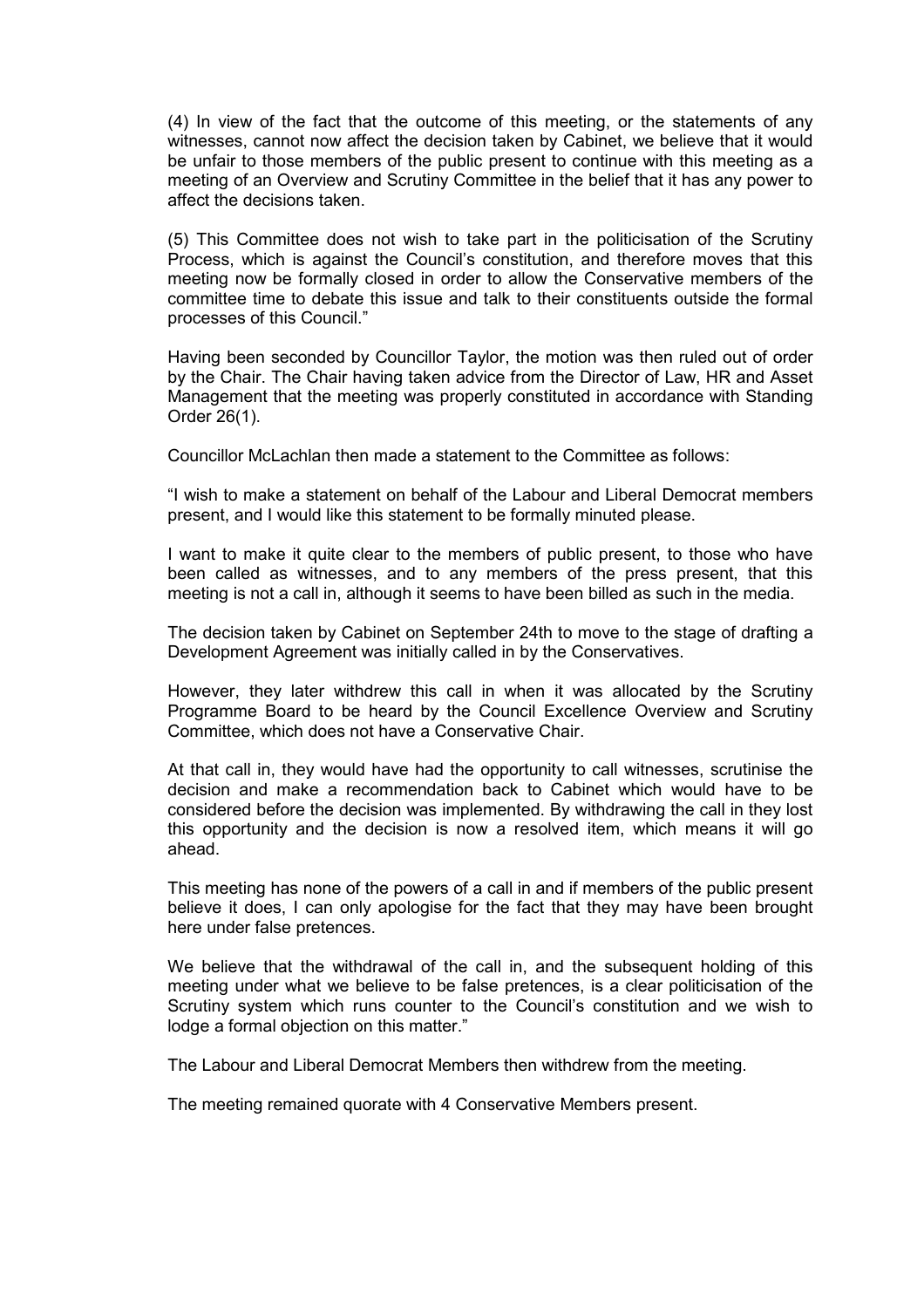Carl Tomlinson was then invited by the Chair to address the meeting on behalf of the Lake Users. Mr Tomlinson made a presentation to the Committee and a copy of a statement from the West Kirby Sailing Centre and Lake Users Group together with a petition of over 300 signatures was circulated to Members.

Mr Tomlinson stated that the Group supported the concept of the Sail Project, however, the Group did have concerns over parking, covered secure storage and the consultation process. Responding to Members' comments he referred to the lake being a world class facility which attracted users from across Europe and emphasised concerns that the development would compromise existing car parking for lake users.

Martin Harrison was then invited by the Chair to address the meeting, on behalf of the West Kirby Working Group. Mr Harrison described the Group as a non-partisan, non-political group who supported well thought out regeneration for residents, traders and visitors built upon an understanding of their needs and consultation with all parties.

Mr Harrison read out a statement on behalf of the Group and stated the Group's support for the sailing school and a hotel if the right place could be found. He elaborated on the Group's three concerns, the process and a full understanding of needs, the robustness of the proposals and the experience of the developers. He urged the Council to focus on a high quality facility for all, reviewing the design of the sailing school and reconsidering the impractical hotel development as a means of achieving this.

Councillor Watt, Ward Councillor for West Kirby and Thurstaston, was then invited to address the meeting. Councillor Watt gave a presentation to the Committee outlining the history of the proposal. The idea of the Sail project had been sold to local ward councillors and residents of the area on the basis that allowing some commercial impact would enable the Council to reprovide all the facilities at the Sailing school there now but only better, in a fit for purpose facility. He questioned the fact that no business plan for the proposed new sailing school had been submitted and described the proposal to hand over the Dee Lane car park to the developer as, 'total madness'.

Responding to comments from the Committee, he remarked upon the knock on effect for parking in the town with the loss of parking at Dee Lane and the use of the lake users' car park for public parking if the proposed development went ahead.

Councillor Ellis commented upon the open aspect from Dee Lane which would be lost if a hotel was built and the traffic congestion which would arise. He suggested the need to look for alternative developers for the Sailing School.

The Chair remarked that he was against a hotel of such size because of the loss of a view from Dee Lane. Parking was an issue as attendances at the lake would be damaged if the general public were allowed to park in the lake users' car park and there would be knock on effects on traders if people couldn't park in the town. People were travelling considerable distances to use the lake and they needed to know that upon arrival they would be able to access the lake with their equipment.